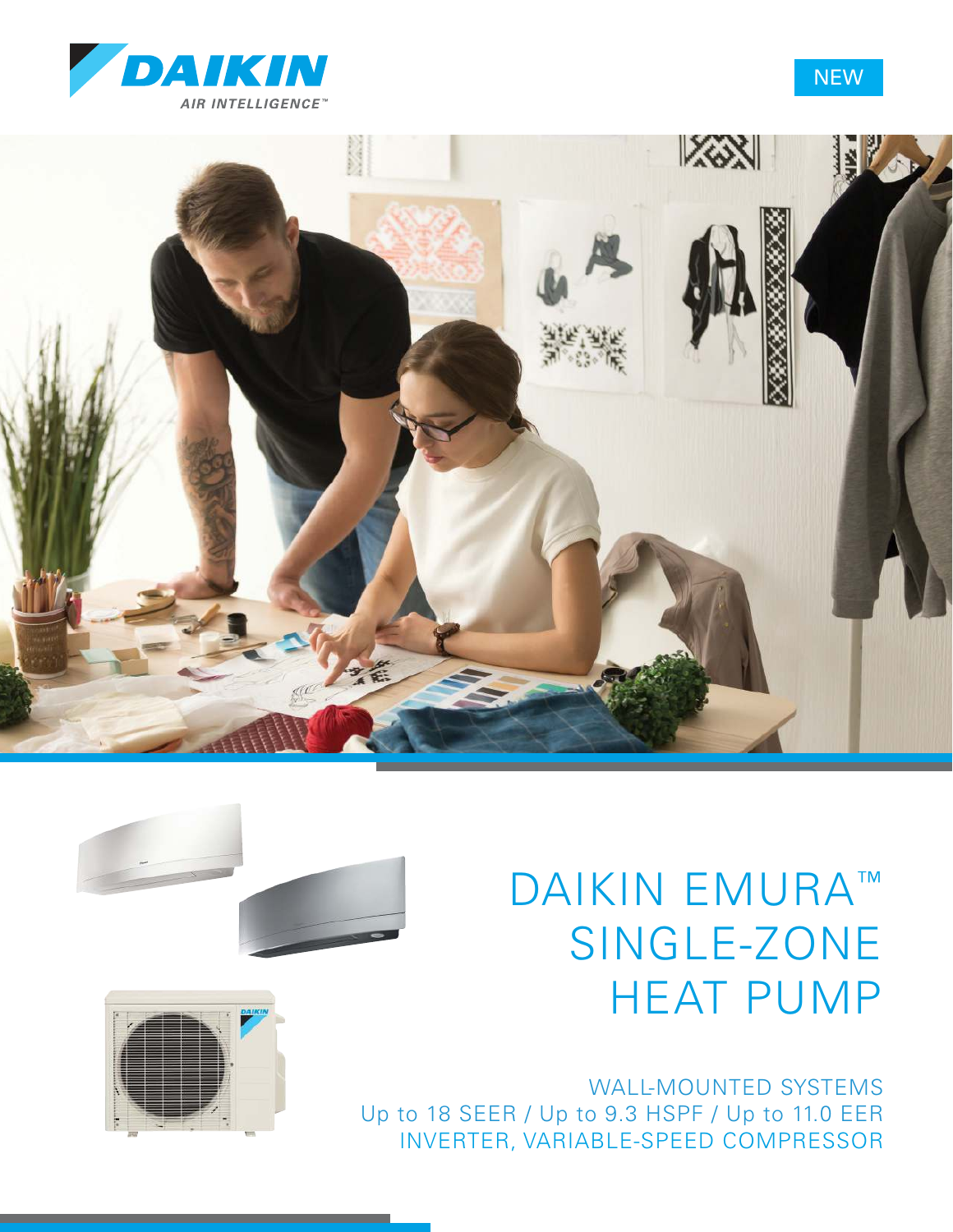**Today, the air is perfect.** Perfect temperature. Perfect humidity. Perfectly clean and fresh, like just after a rainstorm. And the only thing more perfect than this outdoor scenario is that it's all happening inside. Because that's where we work. That's where we play, where we sleep, where we truly live.

And that's why at Daikin, we aim to make the air inside as refreshing as the outside. Better comfort. Better control and efficiency. Better quality. So you can create your own unique ecosystem. And everyday is perfect. **Inside and out.**

Daikin EMURA™ Single-Zone Inverter Wall-Mount HEAT PUMP



#### AIR INTELLIGENCE™ built inside

A better understanding of how people inhabit their living spaces has led to products designed to create indoor environments that help use energy resources more effectively. Heat pumps extract or reject heat from the outside air, even in cold weather. They use an electrically powered compressor and are extremely effective at

heating and cooling an apartment or a house. Daikin heat pumps are quiet and discreet, and use state-ofthe-art technology to keep your energy bills low. With a Daikin heat pump, a large portion of the energy used to heat or cool your home comes from the outside air, a free and infinitely renewable resource.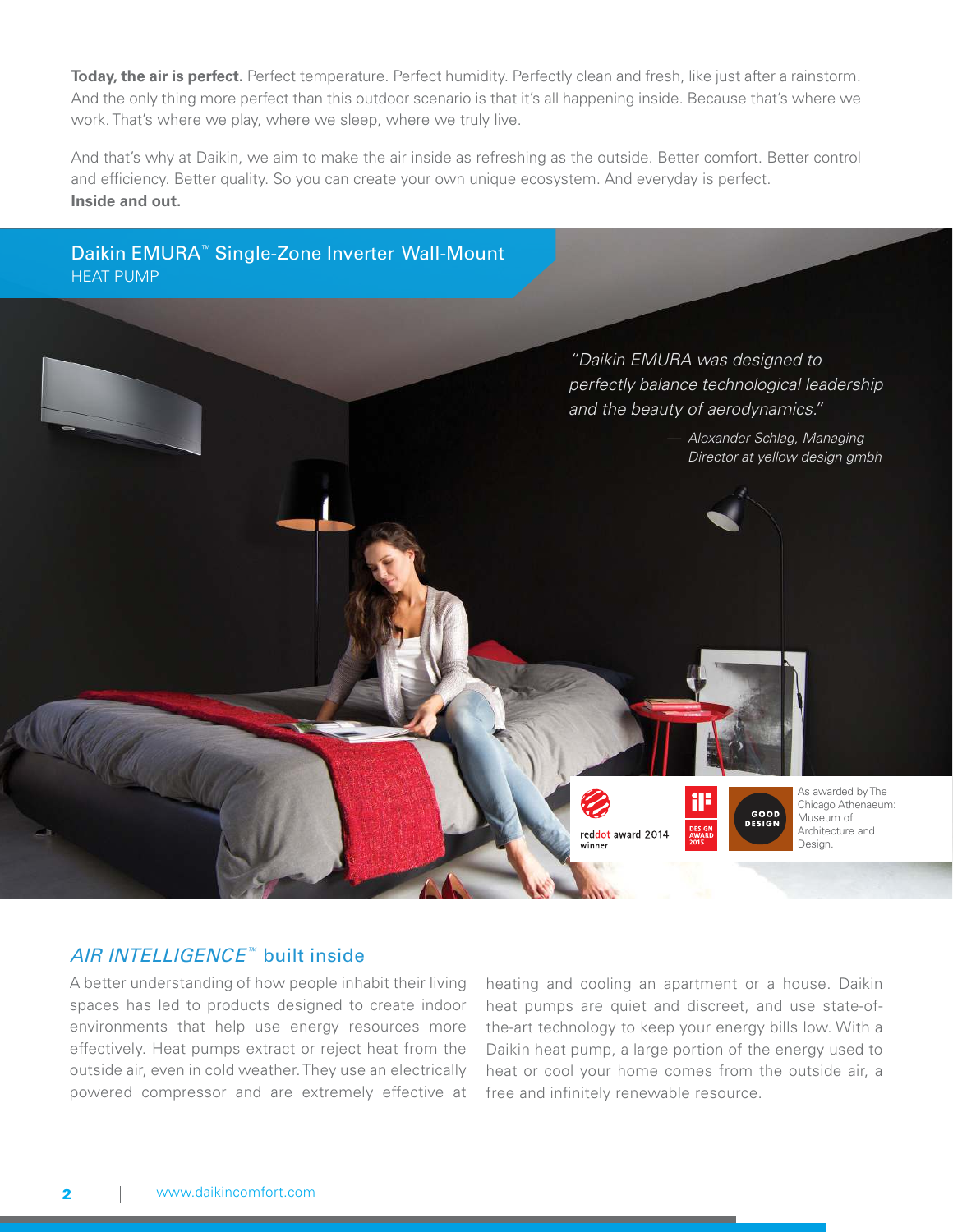## Daikin EMURA™ Single-Zone Wall Mount Heat Pump

#### A highly intelligent system with innovative features

The next generation of home air conditioning is here, offering smart technology within a sleek, curved silhouette. Daikin *EMURA* air conditioners are designed to satisfy a uniquely "Designer" sense of style.

Offering a sophisticated solution for contemporary interiors, the new Daikin EMURA single-zone system combines form and functionality to create an icon of contemporary climate control. Available in silver or pure matte white, Daikin EMURA makes a modern design statement on any wall.

Inside the understated exterior is a highly intelligent system, which can be controlled remotely via the Daikin Comfort App even away from the home.

#### From anywhere in the world. Or your living room.

It can happen to anyone. You forgot to change the temperature of your heat pump system or air conditioner before leaving the house, or you will be delayed returning home and wish to avoid needlessly heating or cooling your home. What



in the past would have resulted in wasted energy is no longer a problem. With the new Daikin Comfort Control App, you are always in control. You can use your tablet or smart-phone to access your Daikin system via the internet.

#### **Reliability**

Daikin products are renowned for their reliability. And you can rely on service to match, with industry leading warranties.\*



\* Complete warranty details available from your local dealer or at www.daikincomfort.com. To receive the 12-Year Parts Limited Warranty, online registration must be completed within 60 days of installation. Online registration is not required in California or Quebec.

### Premium comfort features:

- » High efficiencies with up to 18 SEER and up to 9.3 HSPF
- » Whisper quiet sound levels, down to 19 dB(A)
- » Wide operating range: -4 to 115°F for cooling\* and 5 to 65°F for heating
- » Hand-held controller as standard
- » Can be controlled remotely with the Daikin Comfort Control App\*\*
- » Titanium apatite photo-catalytic air purification filter
	- \*With field settings and air adjustment grille
	- \*\*Requires purchase and installation of adapter (BRP072A43)

#### **2-Area Intelligent Eye.**

The two-area intelligent eye sensor controls comfort in two ways. If the room is empty for 20 minutes, it changes the set point to start saving energy. As soon as someone enters the room, it immediately returns to the original setting. The intelligent eye also directs air flow away from people in the room to avoid cold drafts.



#### **3-D Airflow.**

To ensure a harmonized temperature throughout the room, the Daikin EMURA 3D air flow system combines vertical and horizontal auto-swing creating an even distribution of air throughout the room to the corners of even large spaces.



#### **Comfort Mode.**

Draft-free operation improves comfort. When cooling, the flap positions itself horizontally to prevent cold airflow from being blown directly onto the body. When heating, the flap turns vertically downwards to drive warm air to the bottom of the room.



#### **Night Set Mode.**

Rapid changes in room temperature can disturb your sleep. To avoid this, Daikin EMURA prevents overheating or over-cooling during the night. If the timer is switched on, the unit will automatically set the temperature to 0.9°F warmer in cooling and 3.6°F cooler in heating.



#### **Clean Air.**

A sophisticated titanium apatite photo-catalytic air purification filter helps clean the air.



 $\circ \circ \circ \circ$